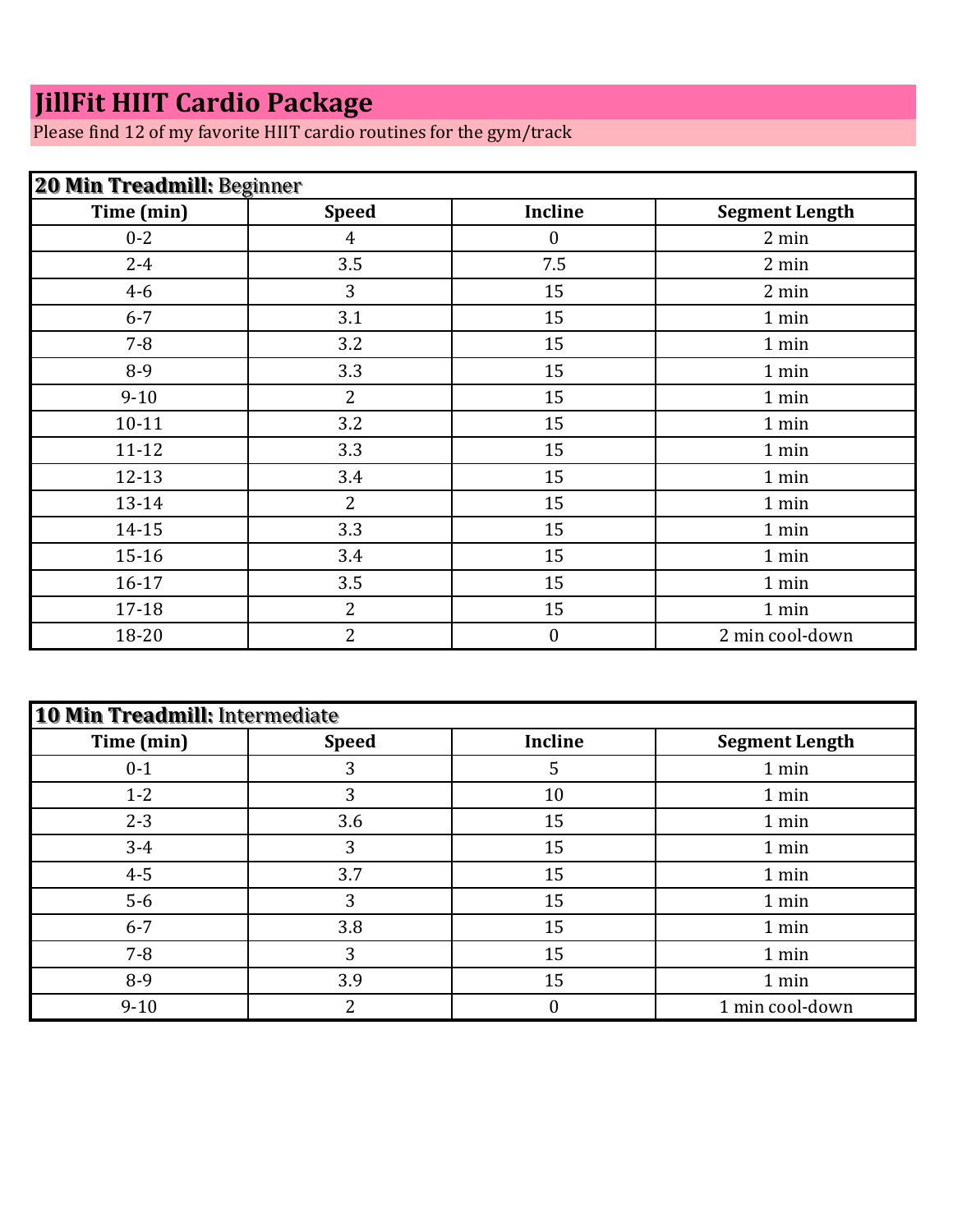| 40 Min Treadmill: Intermediate/Walking |                                                                         |                |                       |
|----------------------------------------|-------------------------------------------------------------------------|----------------|-----------------------|
| Time (min)                             | <b>Speed</b>                                                            | <b>Incline</b> | <b>Segment Length</b> |
| $0 - 5$                                | 3.8                                                                     | 5              | 5 min                 |
| $5 - 10$                               | 3.6                                                                     | 10             | 5 min                 |
| $10 - 12$                              | 3.4                                                                     | 15             | 2 min                 |
| $12 - 13$                              | $\overline{2}$                                                          | 15             | 1 min recovery        |
| $13 - 15$                              | 3.5                                                                     | 15             | 2 min                 |
| $15 - 16$                              | $\overline{2}$                                                          | 15             | 1 min recovery        |
| $16 - 18$                              | 3.6                                                                     | 15             | 2 min                 |
| 18-19                                  | $\overline{2}$                                                          | 15             | 1 min recovery        |
| 19-21                                  | 3.7                                                                     | 15             | 2 min                 |
| $21 - 22$                              | $\overline{2}$                                                          | 15             | 1 min recovery        |
| $22 - 24$                              | 3.8                                                                     | 15             | 2 min                 |
| 24-25                                  | $\overline{2}$                                                          | 15             | 1 min recovery        |
|                                        | Complete one more round of minutes 10-25 (bringing you to 40 min total) |                |                       |
| $40+$                                  | $\overline{2}$                                                          | $\overline{0}$ | Cool-down as needed   |

| <b>30 Min Treadmill: Advanced</b> |              |                  |                       |
|-----------------------------------|--------------|------------------|-----------------------|
| Time (min)                        | <b>Speed</b> | <b>Incline</b>   | <b>Segment Length</b> |
| $0-4$                             | 3.3          | 15               | 4 min                 |
| $4 - 5$                           | 7.5          | 0                | 1 min                 |
| $5-9$                             | 3.4          | 15               | 4 min                 |
| $9 - 10$                          | 8            | 0                | 1 min                 |
| $10 - 14$                         | 3.5          | 15               | 4 min                 |
| 14-15                             | 8.5          | $\boldsymbol{0}$ | 1 min                 |
| 15-19                             | 3.6          | 15               | 4 min                 |
| 19-20                             | 9            | $\boldsymbol{0}$ | 1 min                 |
| $20 - 24$                         | 3.7          | 15               | 4 min                 |
| 24-25                             | 9.5          | $\boldsymbol{0}$ | 1 min                 |
| $25 - 27$                         | 3.8          | 15               | 2 min                 |
| 27-28                             | 10           | $\boldsymbol{0}$ | 1 min                 |
| 28-30                             | 2            | 0                | 2 min cool-down       |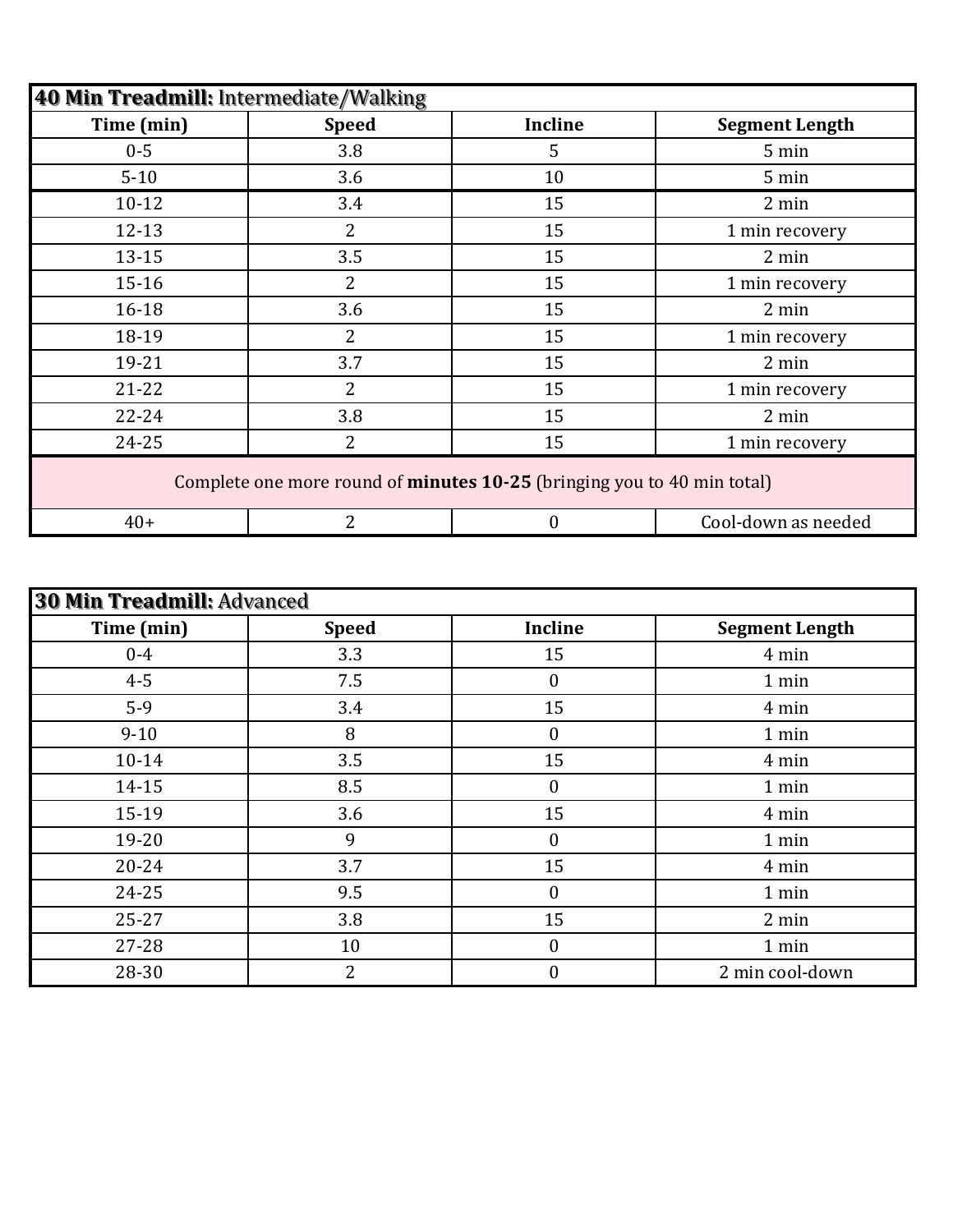| <b>30 Min Treadmill: Advanced</b> |                                                                                           |                  |                       |  |
|-----------------------------------|-------------------------------------------------------------------------------------------|------------------|-----------------------|--|
| Time (min)                        | <b>Speed</b>                                                                              | <b>Incline</b>   | <b>Segment Length</b> |  |
| $0 - 5$                           | 6                                                                                         | $\boldsymbol{0}$ | 5 min                 |  |
| $5 - 10$                          | 6.5                                                                                       | $\boldsymbol{0}$ | 5 min                 |  |
| $10 - 15$                         | 7                                                                                         | $\overline{0}$   | 5 min                 |  |
| 15:00-15:30                       | $\overline{2}$                                                                            | 15               | 30s                   |  |
| 15:30-16:00                       | 6                                                                                         | 15               | 30s                   |  |
| 16:00-16:30                       | $\overline{2}$                                                                            | 15               | 30s                   |  |
| 16:30-17:00                       | 6                                                                                         | 15               | 30s                   |  |
|                                   | Complete 5 total intervals of 30s @ Speed 6.0 ALT $w/$ 30s @ 2.0 (bringing you to 20 min) |                  |                       |  |
| 20:00-20:30                       | 2                                                                                         | 15               | 30s                   |  |
| 20:30-21:00                       | 6.5                                                                                       | 15               | 30 <sub>s</sub>       |  |
| 21:00-21:30                       | $\overline{2}$                                                                            | 15               | 30s                   |  |
| 21:30-22:00                       | 6.5                                                                                       | 15               | 30s                   |  |
|                                   | Complete 5 total intervals of 30s @ Speed 6.5 ALT w/ 30s @ 2.0 (bringing you to 25 min)   |                  |                       |  |
| 25:00-25:30                       | 2                                                                                         | 15               | 30s                   |  |
| 25:30-26:00                       | 7                                                                                         | 15               | 30 <sub>s</sub>       |  |
| 26:00-26:30                       | $\overline{2}$                                                                            | 15               | 30s                   |  |
| 26:30-27:00                       | 7                                                                                         | 15               | 30s                   |  |
|                                   | Complete 5 total intervals of 30s @ Speed 7.0 ALT $w/$ 30s @ 2.0 (bringing you to 30 min) |                  |                       |  |
| $30+$                             | 2                                                                                         | $\boldsymbol{0}$ | Cool down as needed   |  |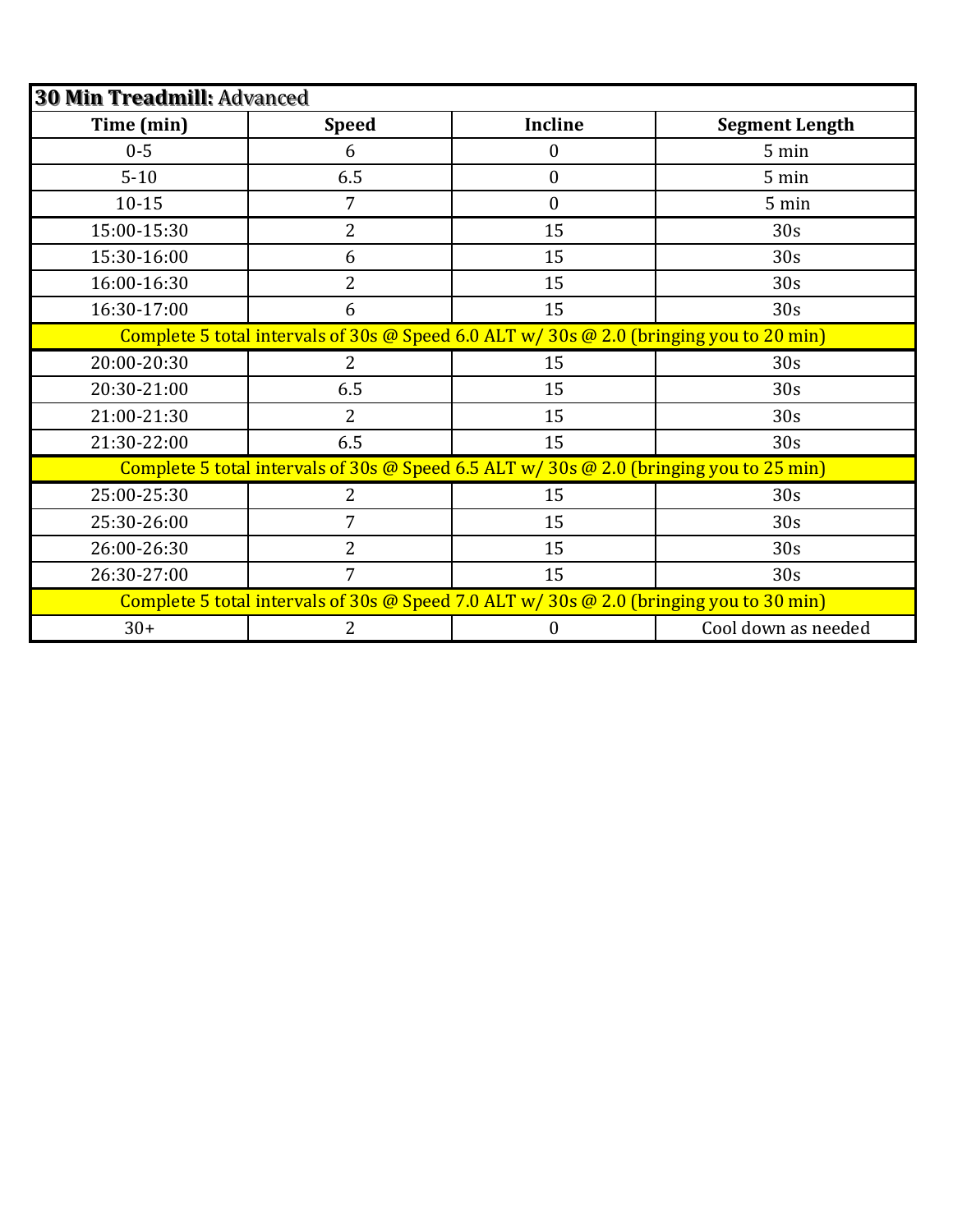| 40-min Treadmill & Weights Combo: Advanced |                |                                                   |                                                           |
|--------------------------------------------|----------------|---------------------------------------------------|-----------------------------------------------------------|
| <b>Time</b>                                | <b>Speed</b>   | <b>Incline</b>                                    |                                                           |
| $0 - 3$                                    | 6              | $\boldsymbol{0}$                                  |                                                           |
| $3-6$                                      | 6.5            | $\boldsymbol{0}$                                  |                                                           |
| $6 - 9$                                    | $\overline{7}$ | $\boldsymbol{0}$                                  |                                                           |
| 9-9:30                                     | 6              | 15                                                |                                                           |
| $9:30 - 10$                                | $\overline{2}$ | 15                                                |                                                           |
| 10-10:30                                   | 6.1            | 15                                                |                                                           |
| 10:30-11                                   | $\overline{2}$ | 15                                                |                                                           |
| 11-11:30                                   | 6.2            | 15                                                |                                                           |
| 11:30-12                                   | $\overline{2}$ | 15                                                |                                                           |
| 12-12:30                                   | 6.3            | 15                                                |                                                           |
| 12:30-13                                   | $\overline{2}$ | 15                                                |                                                           |
| 13-13:30                                   | 6.4            | 15                                                |                                                           |
| 13:30-14                                   | $\overline{2}$ | 15                                                |                                                           |
| 14-14:30                                   | 6.5            | 15                                                |                                                           |
| 14:30-15                                   | $\overline{2}$ | 15                                                |                                                           |
| $15 - 20$                                  | 3.5            | 15                                                |                                                           |
| $20 - 22$                                  | 1.2            | 15, Perform Walking Lunges on tread               |                                                           |
| $22 - 23$                                  | 1.2            | Hop off, do as many Push-ups as possible in 1 min |                                                           |
| 23-24                                      | 1.2            | Do as many Bent-over Rows as possible in 1 min    |                                                           |
| $24 - 26$                                  | 1.2            | 15, Perform Walking Lunges on tread               |                                                           |
| $26 - 27$                                  | 1.2            |                                                   | Hop off, do as many Squat Jumps as possible in 1 min      |
| 27-28                                      | 1.2            |                                                   | Do as many Switch Jumps (Jumping Lunges) as poss in 1 min |
| 28-30                                      | 1.2            | 15, Perform Walking Lunges on tread               |                                                           |
| 30-31                                      | 1.2            |                                                   | Hop off, do as many Squat/Presses as possible             |
| 31-32                                      | 1.2            |                                                   | Do as many Shoulder Presses as possible in 1 min          |
| 32-33                                      | 9              | $\overline{0}$                                    |                                                           |
| 33-33:30                                   | $\overline{2}$ | $\boldsymbol{0}$                                  |                                                           |
| 33:30-34:30                                | 9.5            | $\boldsymbol{0}$                                  |                                                           |
| 34:30-35                                   | $\overline{2}$ | $\boldsymbol{0}$                                  |                                                           |
| 35-36                                      | 10             | $\boldsymbol{0}$                                  |                                                           |
| 36-40                                      | 3.6            | 15                                                |                                                           |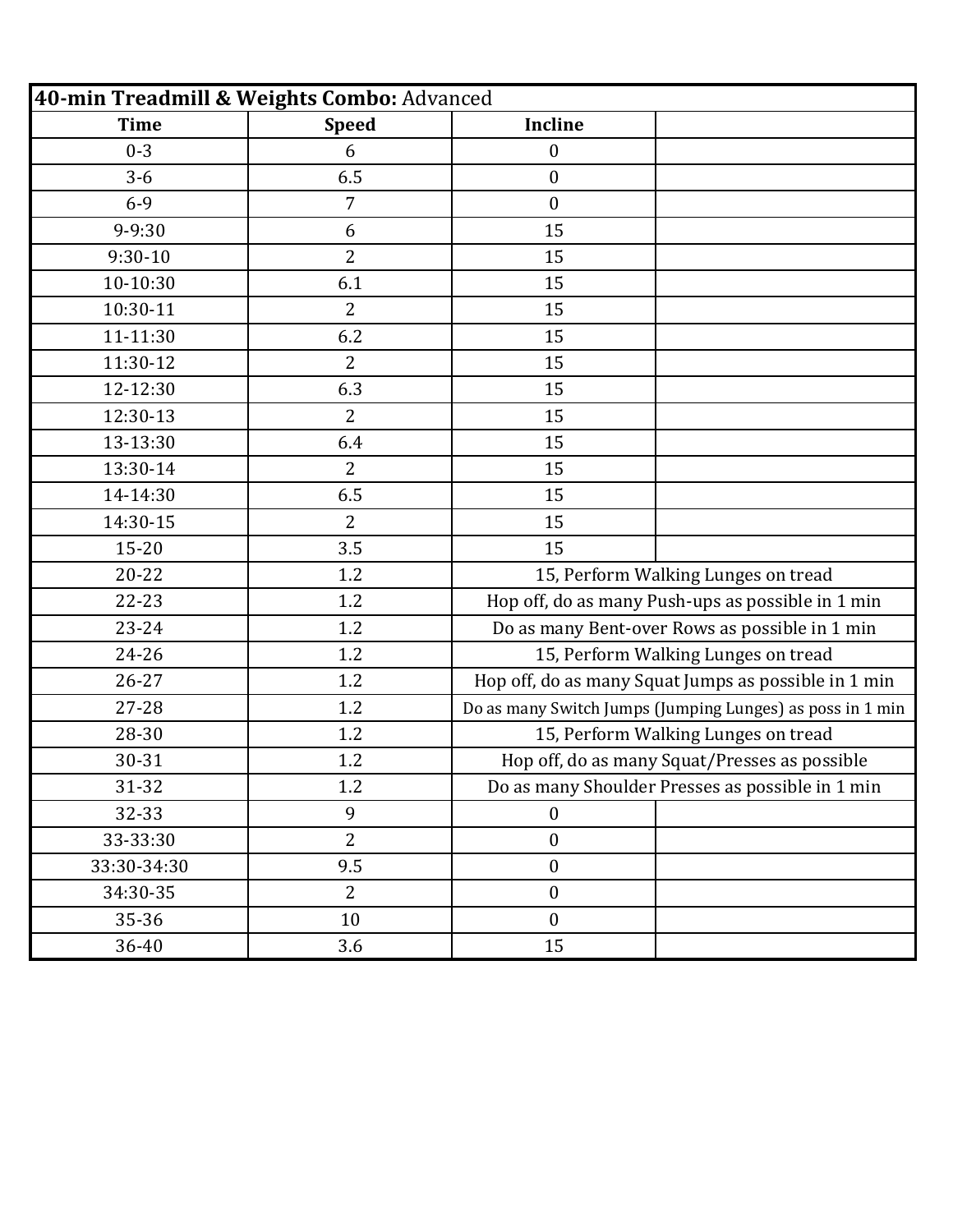| <b>10 Min Stepmill: Intermediate</b> |                           |                       |  |
|--------------------------------------|---------------------------|-----------------------|--|
| Time (min)                           | <b>Level or Steps/Min</b> | <b>Segment Length</b> |  |
| $10-9$                               | 10 or 87                  | 1 min                 |  |
| $9 - 8$                              | 11 or 94                  | 1 min                 |  |
| $8 - 7$                              | 14 or 115                 | 1 min                 |  |
| $7 - 6$                              | 5 or 52                   | 1 min                 |  |
| $6 - 5$                              | 15 or 122                 | 1 min                 |  |
| $5-4$                                | 4 or 45                   | 1 min                 |  |
| $4 - 3$                              | 16 or 129                 | 1 min                 |  |
| $3 - 2$                              | 3 or 38                   | 1 min                 |  |
| $2 - 1$                              | 17 or 136                 | 1 min                 |  |
| $1-0$                                | 2 or 31                   | 1 min cool-down       |  |

| 30 Min Stepmill: Intermediate |                                                             |                       |  |
|-------------------------------|-------------------------------------------------------------|-----------------------|--|
| Time (min)                    | Level/SPM                                                   | <b>Segment Length</b> |  |
| 30-28                         | 7 or 66                                                     | 2 min                 |  |
| 28-26                         | 8 or 73                                                     | 2 min                 |  |
| $26 - 24$                     | 9 or 80                                                     | 2 min                 |  |
| 24-22                         | 10 or 87                                                    | 2 min                 |  |
| $22 - 20$                     | 11 or 94                                                    | 2 min                 |  |
| 20:00-19:30                   | 1 or 24                                                     | 30s recovery          |  |
| 19:30-18:30                   | 18 or 143                                                   | 1 min                 |  |
| 18:30-18:00                   | 1 or 24                                                     | 30s recovery          |  |
| 18:00-16:45                   | 17 or 136                                                   | 1 min 15s             |  |
| 16:45-16:15                   | 1 or 24                                                     | 30s recovery          |  |
| 16:15-14:45                   | 16 or 129                                                   | 1 min 30s             |  |
| 14:45-14:15                   | 1 or 24                                                     | 30s recovery          |  |
| 14:15-12:30                   | 15 or 122                                                   | 1 min 45s             |  |
| 12:30-12:00                   | 1 or 24                                                     | 30s recovery          |  |
| 12:00-10:00                   | 14 or 115                                                   | 2 min                 |  |
|                               | Repeat the above 10 minutes once more until you get to 0:00 |                       |  |
| $0:00+$                       | 2 or 31                                                     | Cool down as needed   |  |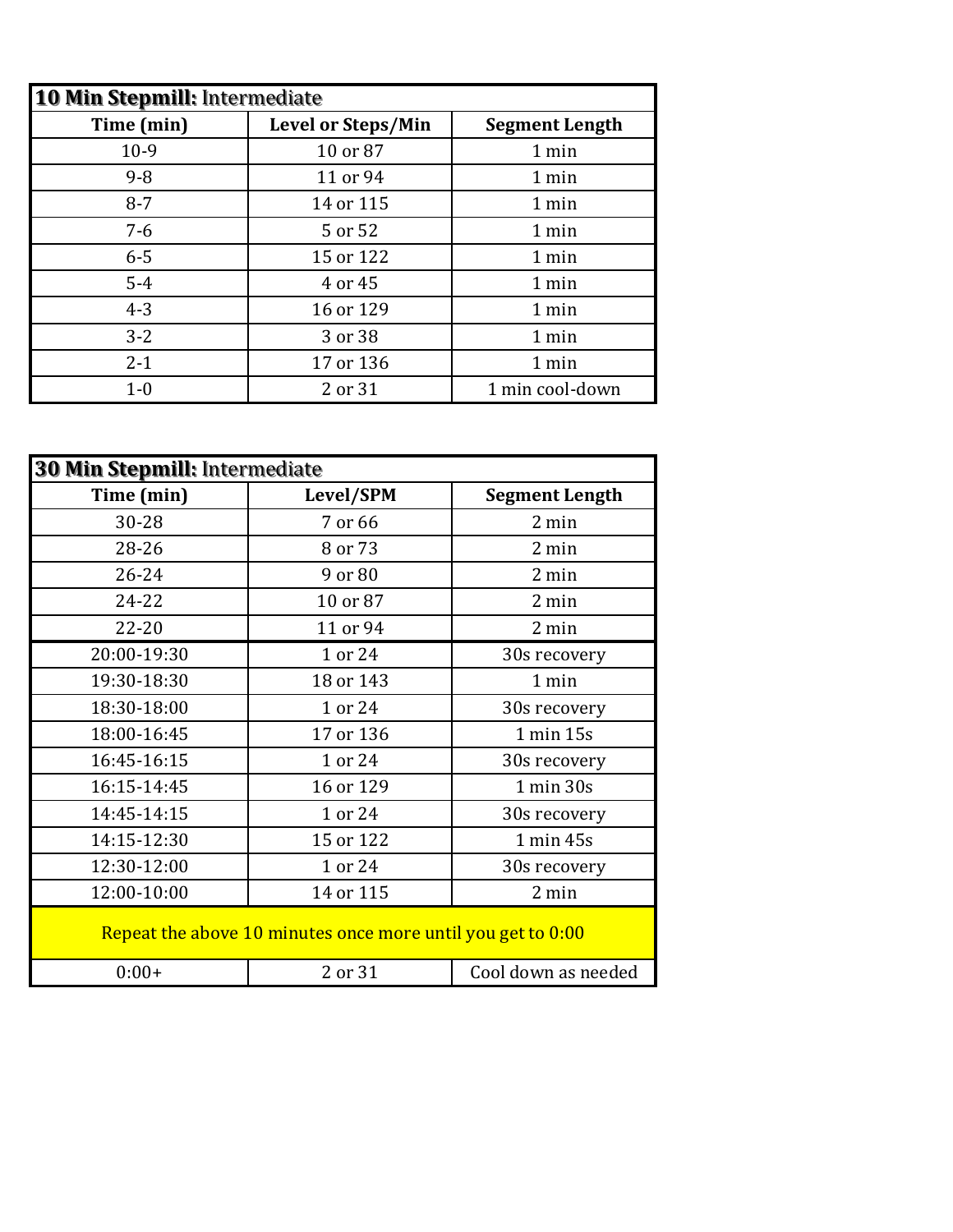| Heavy 20-minute Recumbent Bike: Intermediate |                     |       |  |
|----------------------------------------------|---------------------|-------|--|
| <b>Time</b>                                  | Level<br><b>RPM</b> |       |  |
| $0 - 2$                                      | 11                  | $70+$ |  |
| $2 - 4$                                      | 12                  | $70+$ |  |
| $4 - 6$                                      | 13                  | $60+$ |  |
| $6 - 8$                                      | 14                  | $60+$ |  |
| $8 - 10$                                     | 15                  | $50+$ |  |
| $10-12$                                      | 11                  | $70+$ |  |
| 12-14                                        | 12                  | $70+$ |  |
| 14-16                                        | 13                  | $60+$ |  |
| 16-18                                        | 14                  | $60+$ |  |
| 18-20                                        | 15                  | $50+$ |  |

| 20 Min Elliptical: Intermediate |           |                   |                       |
|---------------------------------|-----------|-------------------|-----------------------|
| Time (min)                      | Crossramp | <b>Resistance</b> | <b>Segment Length</b> |
| $0 - 2$                         | 10        | 6                 | 2 min                 |
| $2 - 4$                         | 10        | 7                 | 2 min                 |
| $4 - 6$                         | 10        | 8                 | 2 min                 |
| $6 - 8$                         | 10        | 9                 | 2 min                 |
| 8-9                             | 10        | 10                | 1 min push            |
| $9 - 10$                        | 10        | 6                 | 1 min recovery        |
| $10 - 11$                       | 10        | 11                | 1 min push            |
| $11 - 12$                       | 10        | 5                 | 1 min recovery        |
| $12 - 13$                       | 10        | 12                | 1 min push            |
| $13 - 14$                       | 10        | $\overline{4}$    | 1 min recovery        |
| $14 - 15$                       | 10        | 13                | 1 min push            |
| $15 - 16$                       | 10        | 3                 | 1 min recovery        |
| 16-17                           | 10        | 14                | 1 min push            |
| $17 - 18$                       | 10        | 2                 | 1 min recovery        |
| 18-19                           | 10        | 15                | 1 min push            |
| 19-20                           | 10        | $\mathbf{1}$      | 1 min cool-down       |